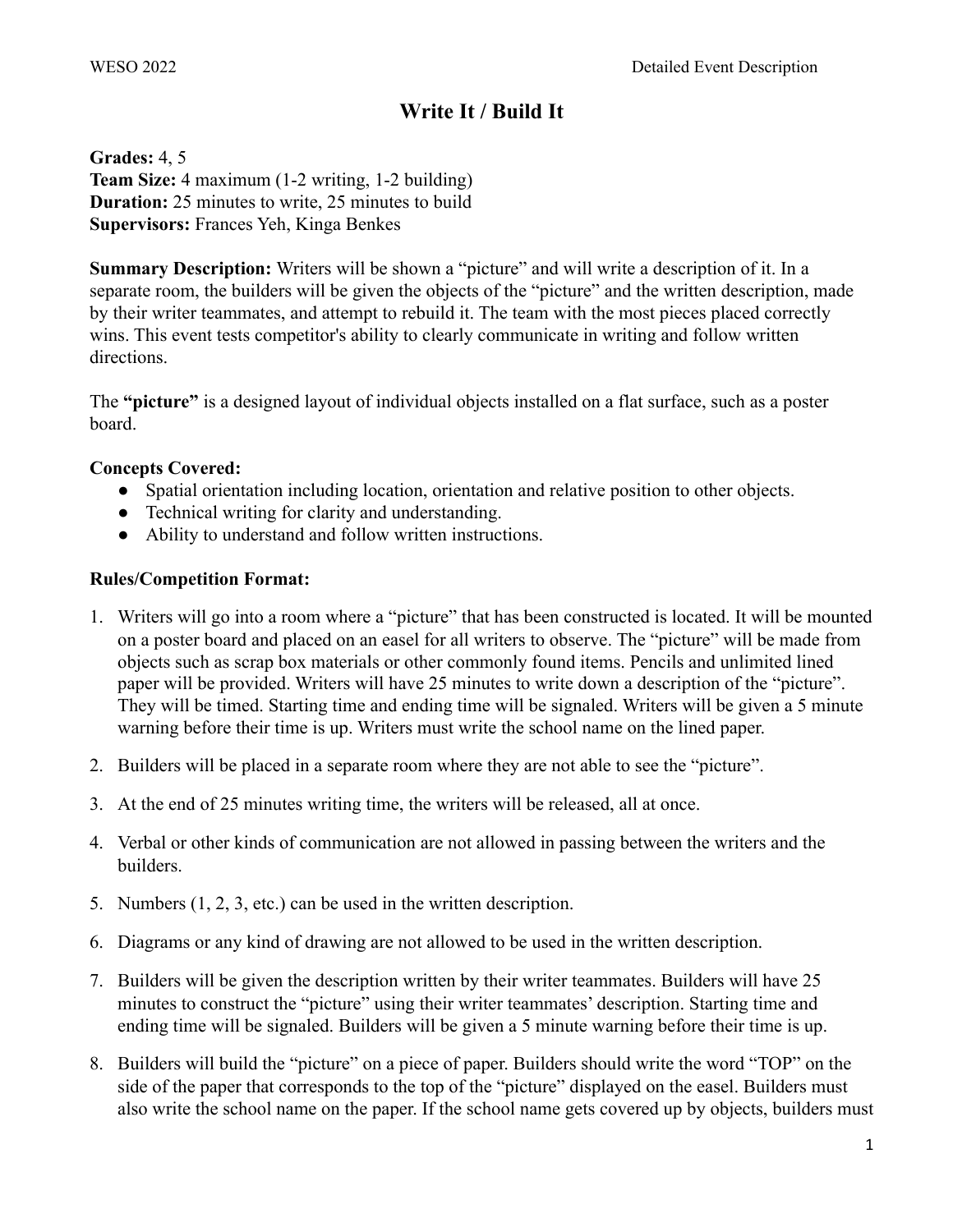write the school name again at a spot where it is visible. If "TOP" gets covered up by objects placed on the paper, builders must write "TOP" at another spot on the side of the paper that corresponds to the top of the "picture" displayed on the easel. NO "TOP" WRITTEN VISIBLY RESULTS IN DISQUALIFICATION, NO SCHOOL NAME WRITTEN VISIBLY RESULTS IN NO POINTS. ONLY THESE TWO THINGS CAN BE WRITTEN ON THE BUILDING PAPER. ANY OTHER MARKINGS OR WORDS WILL RESULT IN DISQUALIFICATION. INCORRECT ORIENTATION WILL RESULT IN DISQUALIFICATION.

- 9. At the end of the 25 minutes building time, the builders will leave, all at once.
- 10. The "picture" to be built will be different for each grade level. The "picture" will become progressively more difficult for each grade level and include more individual objects (roughly 15 for 4th grade and 20 for 5th grade).

#### **Scoring:**

The team that builds the picture nearest to the original is declared the winner. For each object one point will be given if placed in the proper location, one point for orientation and one point for relativity to other objects.

**Tie Break Criteria:** A selection of pre-determined items will be doubled in points. The items will be the same for all teams. The score after doubling points will be used to break a tie in a placement.

### **Materials provided to Olympians at event:**

Writers will be given pencil and lined paper to record the description of a "picture" that will be available for participants to look at, but not touch and displayed on an easel. They will also have a sealed plastic bag containing the materials that might be necessary for reproducing the "picture". Writers are not to open the bag. Writers will be allowed to come to the easel, measure by eyeballing/look closely but very carefully. Any paper being used as a ruler is not allowed.

Builders will be given a sealed bag with all the necessary materials needed to reproduce the "picture" along with a large sheet of paper of the same dimensions as the original "picture".

#### **Practice and Preparation:**

A variety of everyday school or household items, as well as a supply of materials from the scrap box will be needed for practice.

Instruct the students to first give the orientation of the picture (landscape or portrait). This will be important in the whole scoring process.

Start with only a few objects (fewer than ten). Have a "picture" built by the coach and have the writers practice writing down the description and builders reading the description and building the "picture". It also helps to switch roles during the practice, so the students will experience both the writing part and the building part of the challenge.

Develop a system to identify where each item is located in the "picture". You might use quadrants, map directions, a coordinate system, a clock face, finger measurement, pick one object and measure the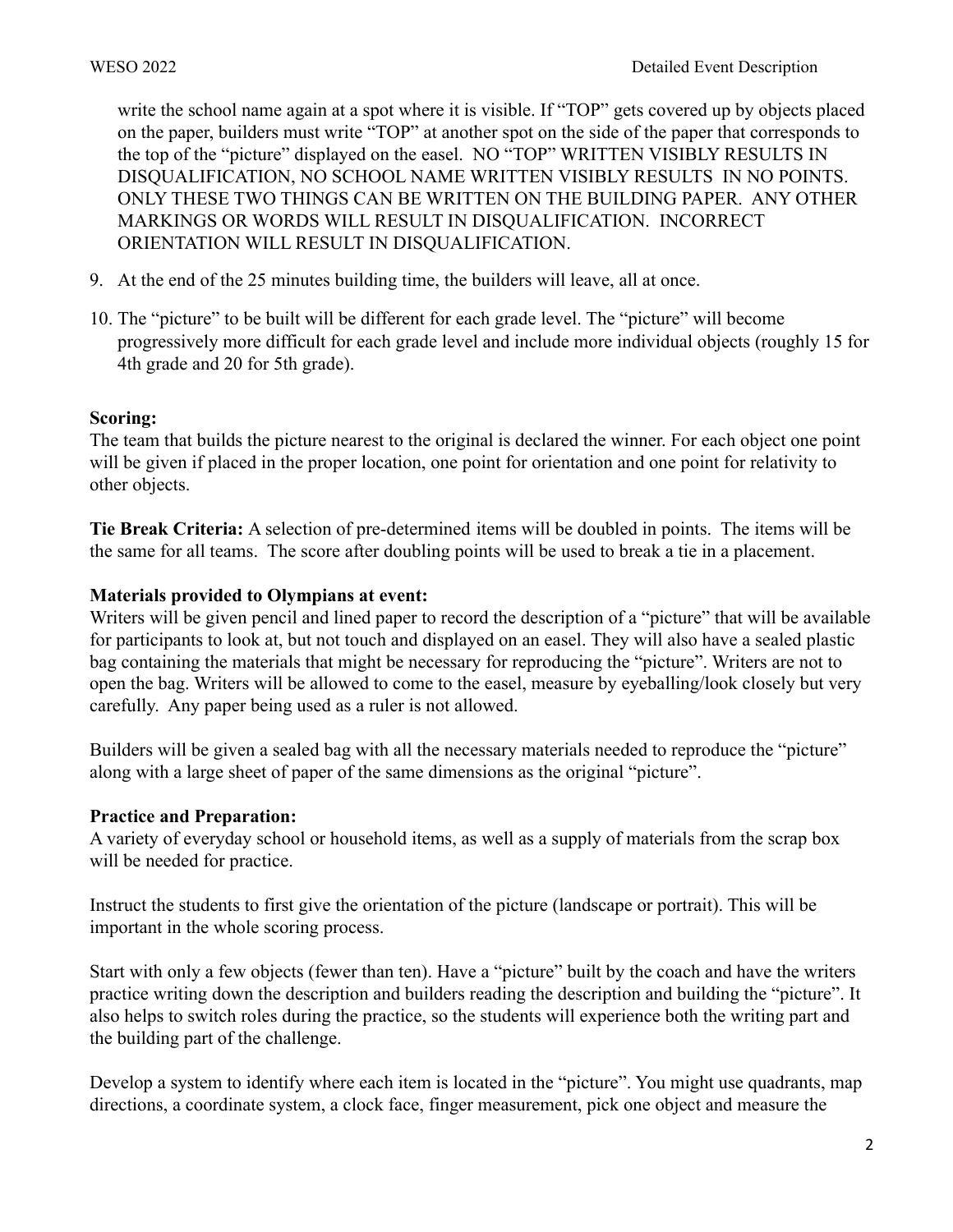others to and from that one, etc. Be creative and remember that the "picture" may not fit exactly into your measuring system, so you want the students to think creatively and have the flexibility to decide which method or combination of methods will work best.

It can also help to look at the "picture" as a whole, of what it looks like; for example – a face, a flower, a house or a circle. Write it down in the description as a helper hint, in addition to the description of individual objects.

It would be helpful to review the names of shapes.

Don't forget that the items being placed also need to be in the proper orientation and relative to other objects. An example of orientation might be "Put the colored side up". Relativity implies there might be objects stacked or layered. While the writers will be looking at the picture in an upright position, the builders will be recreating it on a flat surface such as a table or the floor.

# **? Event Questions**

Event Coaches should submit any questions about the event to [weso.events@gmail.com.](mailto:weso.events@gmail.com) Please enter the event title in the subject line. Answers will be posted on the WESO Blog. You can sign up to receive blog posts at <https://wesoscience.org>**.**

# **A few Q & A from past years**

Q 1. If the builders have to check in at the same time as the writers, what will they be doing during the 25-minute writing time? Can they bring a book?

A: Yes, for the book. No electronic devices are allowed. We take the writers first to their room and the builders go later or at the same time to another room.

Q 2. How much paper will the writers have? Will it be lined? Will they be writing with pencils? A: Yes, pencils, erasers, and unlimited lined paper will be provided.

Q 3. Can the writers draw horizontal lines to separate the sections of their description? A: No drawings of any kind.

Q 4. Will the writers be able to talk to each other during the writing part and will the builders be able to talk to each other during the building part?

A; Answer is yes for both. But they have to do it quietly, not disturbing the others.

Q5. What does building the "picture" entail?

A: Putting the objects on the large sheet of paper of the same dimensions as the original "picture". No gluing is involved. No peeling off sticker, if there is one used as an object.

Q6. No other writing on the builders' paper other than "TOP" and the school name, correct? A: Yes, the only things that can be written on the picture by the builders are "Top" and their school name. No other markings are allowed.